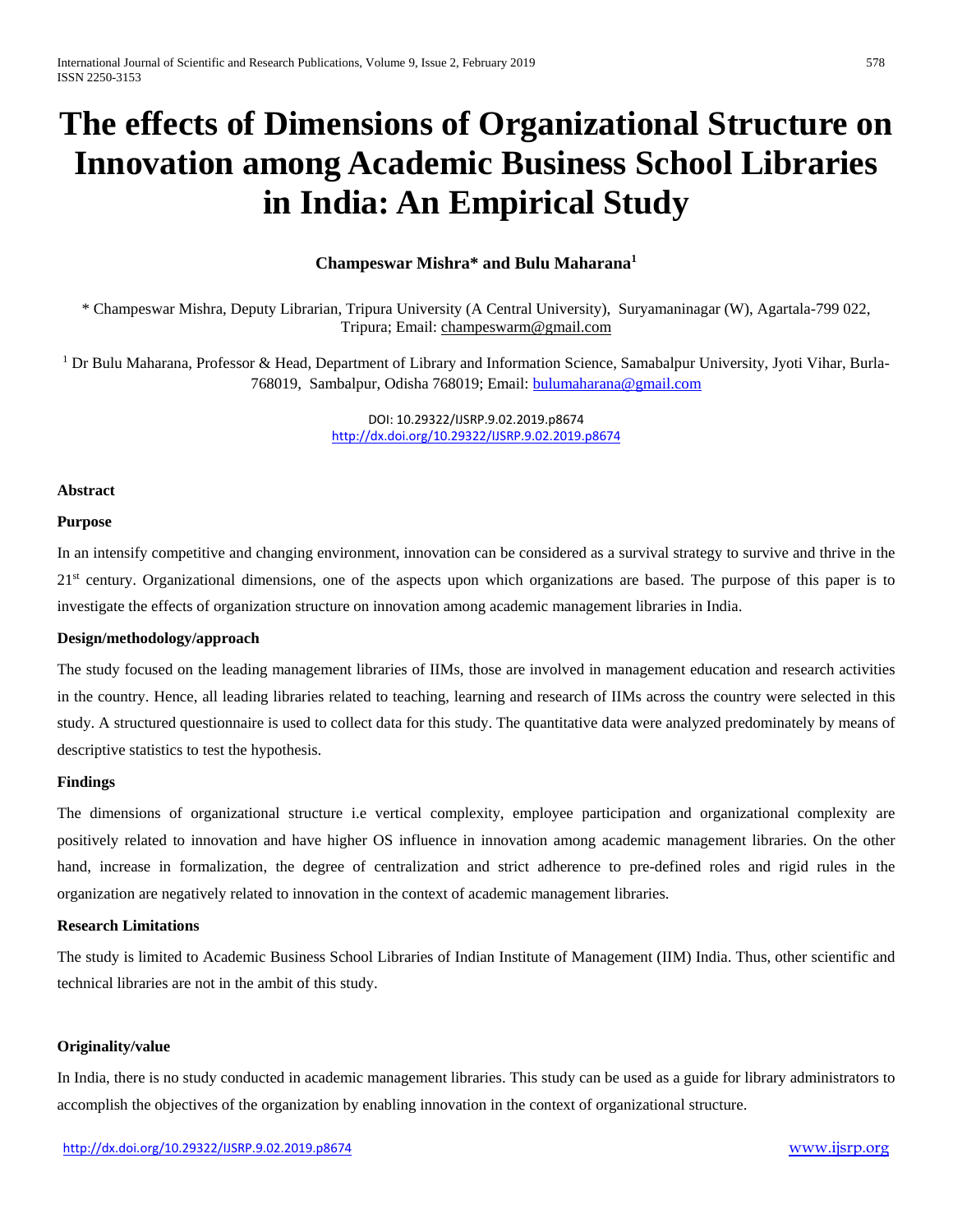**Keywords**: Organizational Structure, Structural Dimensions, Organizational Innovation, Library Innovation, Academic Management Library, IIMs, Indian Management Schools.

## **Paper Type:** Research paper

# **I. Introduction**

In order to compete in the changing and intensify competitive age and survive and thrive in the turbulent environment, innovation in organizations can be considered as an important factor for success in today's academic environment in higher education. Transformation among academic libraries is most evident and quickly in order to survive and thrive in the 21<sup>st</sup> century as noted by Stoffle, Renaud, and Veldof (1996). Innovation can be used as an instrument in transforming academic the libraries. Innovation in terms of the application of new and innovative technologies, services, using of new products, process, and methods to transform services and facilities, becomes vital to libraries in dynamic age. A number of external and external factors affect innovation in the organizations noted by Ahuja, Lampert & Tandon ( 2008). Organizational climate, conducive working atmosphere and organization structure are internal influential factors on organizational innovation. Organization structure is one of the most visible and influential elements of organization form, which, when assessed, could bring out the preparedness of an organization towards innovation (Yamini & Gupta, 2008). Academic libraries are influenced by many factors both in internally or externally. Among them, Organization Structure (OS) can be considered as one of the important influential factors for the success of Library Innovation (LI) in the digital age.

In the literature, it has been noticed the significant relationship between innovation and organizational structure (Aiken,1980; Menguc, 2010; Sahay, 2011). However, it has been found the influence of, OS on innovation in the context of academic libraries, is yet an inception stage and very new, especially in academic Management libraries in particular. In India, there is barely any research conducted influence of organizational structure on innovation in the context of academic libraries. Due to this reason, the researcher has determined to investigate the effect of OS on innovation among Academic Management libraries with reference to leading Indian Business Schools.

# **II. Literature Review**

#### **A. Defining Organizational Structure and related Dimensions**

The structure is the significant factor which can be considered the anatomy of the organization that provides the foundation within which the organization functions. Thompson (2017) described "the structure as the means for the organization set limits and boundaries for efficient performance by its employees, by delimiting responsibilities, control over resources, and other matters". Organizational structure is nothing but an established pattern of relationships various components of parts in an organizational setup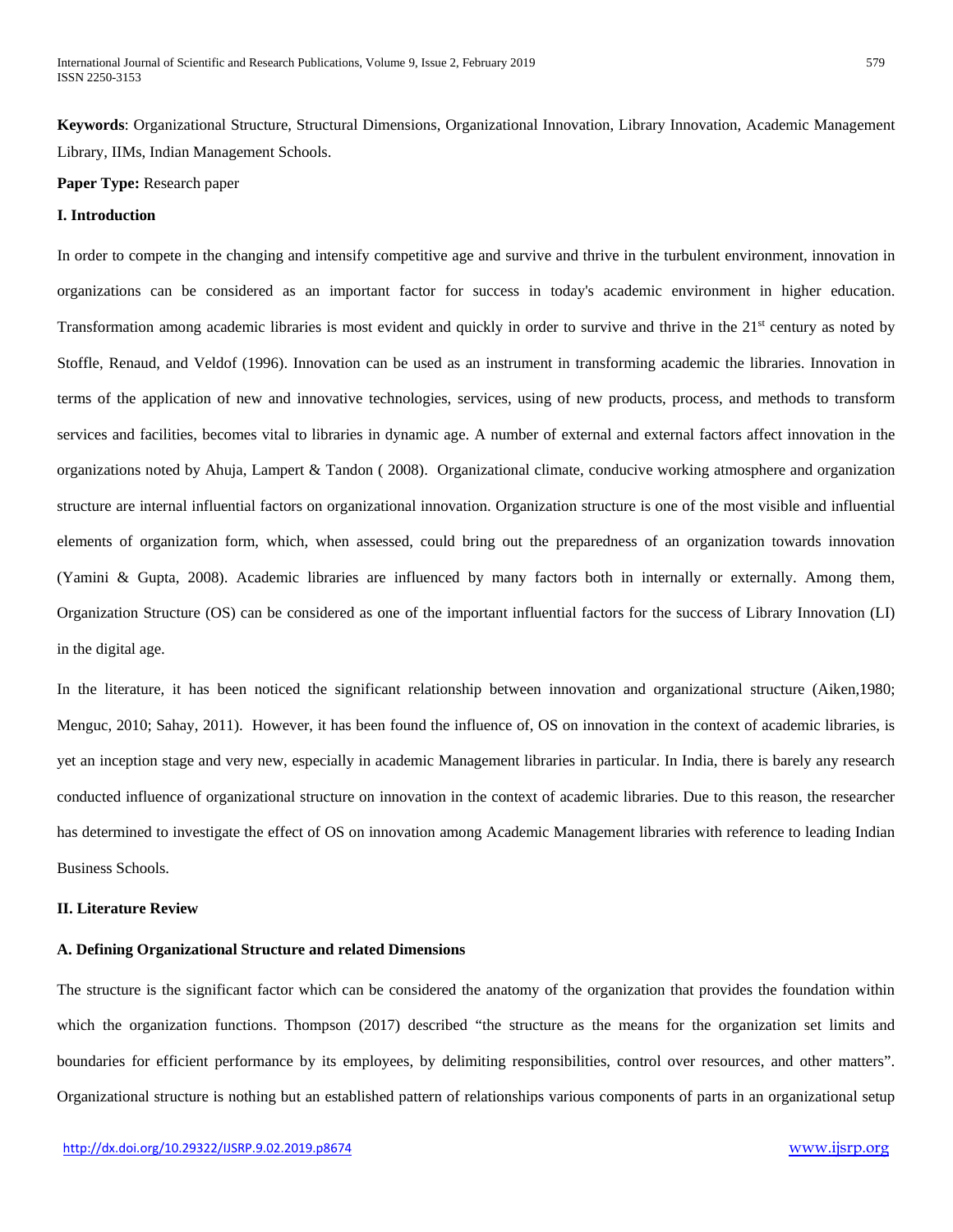and set of the structure through which an organization divided different responsibilities and then create a harmony between different duties Mintzberg (1979). Further, Mintzberg emphasized that formalization (the standardization of work processes) facilitates innovation, whereas vertical differentiation ( the direct supervision inhibits innovation and in the context of service, the effects are in the opposite direction. Organizational structure directs the competence of work in an organization, enhance motivation and enthusiasm of employees and effective coordination among the top management for best performance and subordinates for the flow of plans and goals in the organization to outline the future plans of the organization. Organizational structure and characteristics and dimensions are strongly related to the environment behaviour. As argued by Daft (2015), in a stable environment having a rigid organizational structure can be the characteristics of vertical control, efficiency, specialization, standardization and centralization in the decision-making process. Further, the study argues that in a quickly changing environment, a more flexible structure with a strong horizontal coordination, little standardization, and a centralized decision-making process is required in the success of a turbulent environment. Damanpour (1991) has identified thirteen organizational characteristics which are associated in organizational innovation i.e specialization; functional differentiation; management attitudes towards change; professionalism; decentralization; sources of technical knowledge; administrative intensity, inactive resources; and internal and external communication. Further, the study argued that high formalization, centralization of decisions, and vertical differentiation are directly associated with organizational innovation. Fredrickson (1986) argued that organizational characteristics, centralization, formalization and complexity of tasks have received more attention among organizations due to their stronger influence in strategic decision-making. Organizational complexity is considered one of the important dimensions which play the dominant role in organizational innovation as noted by Zaltman et. al (1973). Further, the study argued that in order to cope with risks and turbulent environment, organizational leaders need to increase "organizational complexity by recruiting people with different knowledge and skill sets and by creating new functional units". Paswan et. al. (1998) focused on formalization, centralization, environmental uncertainty, and bureaucratization in distribution channels in an organizational structure. Vertical complexity is important for enhancing organization innovation as studied by Robbin (1999), where he established that flat structure reduces promote on and growth opportunities in an organization. Vertical complexity creates an opportunity for employees to meet power, authority, and status needs. Thus, it can be proposed that vertical complexity has a positive and significant relationship with organizational innovation. On the other hand, horizontal complexity has less-defined chain command in an organization where employees have equal input in organizational success. Pavitt (1994) speculated that horizontal complexity develops prime and best opportunities for new product development, especially in an R & D based organization. Bommer and Jalajas (2004) argued that greatest innovations happen in an organization by interaction or coordination among different sections or units with each other to develop new products, process or services to meet the needs of customers. Thus, it can be proposed that horizontal complexity has a positive and significant relationship with organizational innovation.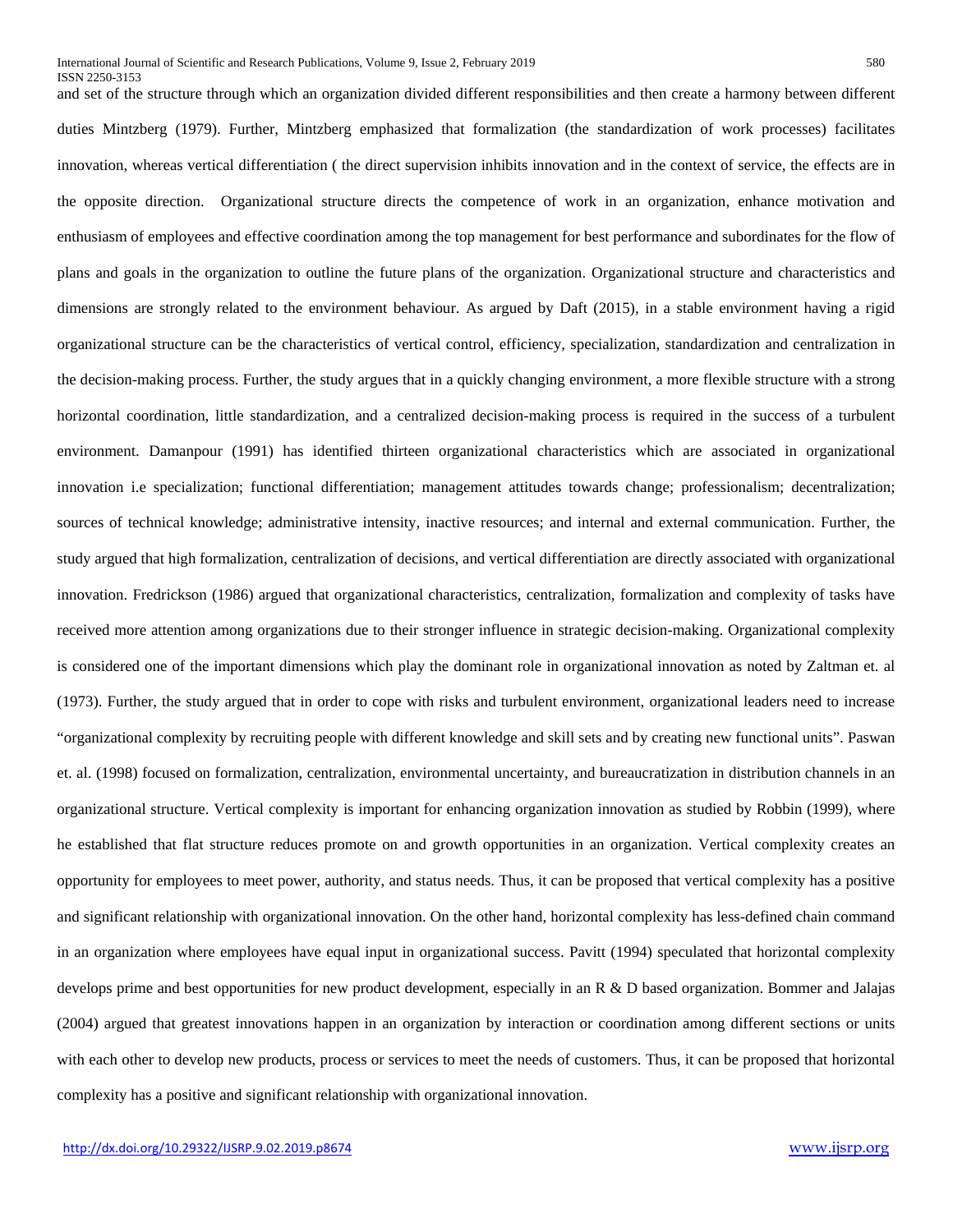A Centralization structure is a form of an organization where decision-making lies with the top of the authority in the hierarchy. Lysonski et al. (1995) discussed that in the dimensions of organizational structure, "the degree of centralization of decision-making, formalization of rules and procedures, and structural differentiation in their investigation of environmental uncertainty" have played a significant role in decision-making. Burns and Stalker (1961) argued that a stable environment, leads to mechanistic structures with centralized and hierarchical controls, on the other hand, turbulence environment supports to flattened structures and diversity of professional knowledge and skills. Damanpour and Gopalakrishnan (1998) argued that the framework of organizational innovation can be divided into two dimensions as stable/unstable and predictable/unpredictable. Ferrell and Skinner (1988) described that Centralization is the hierarchical level and dimension of organizational structure which has authority to make a decision in terms of centralization (decision-making power lies with top-level authority) and decentralization (delegating decision to lower levels the organization). Further, Chen and Huang (2007) believed that centralization in OS decreases communication, commitment, and involvement with tasks among participants. An organization having rigid rules with high centralization leads to a lower rate of innovation as it inhibits communication and promotes negative environment in flourishing innovative ideas. Hage and Aiken (1970).Pugh et al (1969) argued that Centralization correlates negatively with all scales of the structuring of activities in an organization. The study further concluded that OS having more specialized, standardized, and formalized the organization, the less it is centralized. West (2000) argued that the higher in centralization in the organization, the less in produce in innovation. West's argument is supported by Vedamanickam (2001), who expressed that decentralization in the organization is positively correlated with workplace innovativeness. McNulty and Ferlie (2004) observed that the success of innovations increasingly requires decentralization in the workplace in order to develop and implement new ideas. Thus, given the general panorama of the past literature which showed a positive relationship between decentralization and innovation, it can be proposed that Centralization has a negative relationship with innovation.

A formalization is a form of organization that focuses on roles and positions rather than the people in the positions and commonly initiated in an attempt to rationalize the decision-making process. Zaltman et al. (1973) described that formalization in organizational system refers to following of specific rules and prescribed procedures in an organization. An organization having low formalization permits openness, and openness among employees encourages new ideas and behaviors (Pierce and Delbecq, 1977). Thus, from the study of the past literature, it can be hypothesized that formalization in the organization has positively related to innovation and very significant.

Employee participation in the decision-making process is very important to get feedback and develop new ideas for the betterment of the organization. Library leaders should encourage and involve their team in implementing new and innovative ideas. Each staff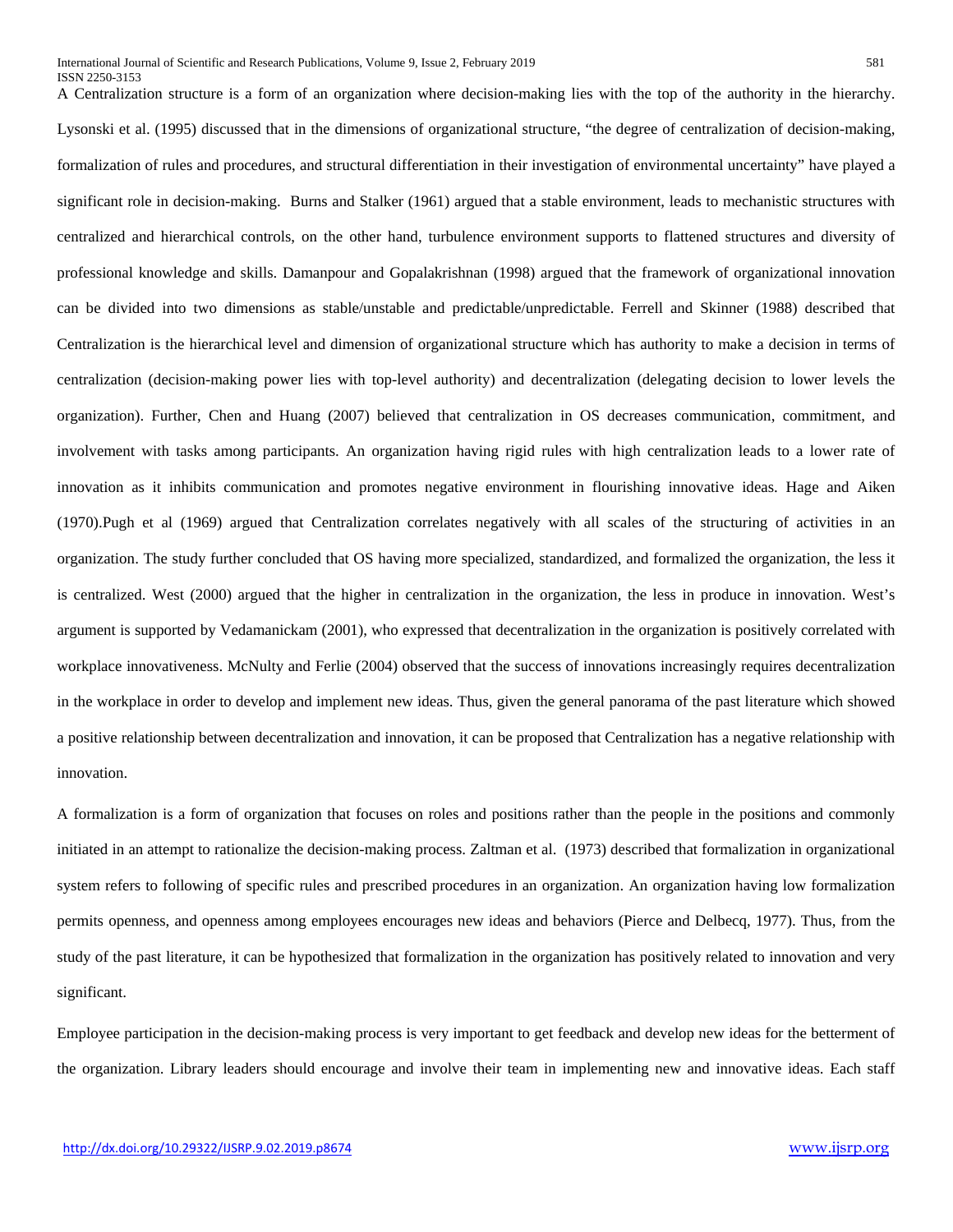should be encouraged to share new ideas. West (1990) claimed that an important aspect of successful innovation is the participation of team members in the decision-making process for an innovative idea to be implemented and share for the benefit of the organization.

## **B. Organizational Innovation**

Innovation in present organizational structure and perspectives no more considered as a small idea which can be applied only to new products or service. However, considering the recent trends, innovation is the necessity as a broader perspective among libraries by using the concept of innovation, process, models, strategies and best practices in organizations. While discussing the concept of innovation in Academic Business School Libraries, it's imperative to discuss innovation, the definitions, theories, types, strategies and approaches to innovation in libraries. As observed by Khandwalla (1995), observed strong and positive correlations between participation in the decision-making process and organizational innovations in an Indian context. Shadur, Kienzle and Rodwell (1999), claimed that employees in an organization having larger participation in the decision-making process, leads to greater commitment and organization involvement which ultimately stimulate innovation in the organization. From the discussion of the literature, it can be assumed that Participative in the decision-making process has a positive relationship and significant for innovation.

Innovation can be explained in details in the broader perspective. An innovation is nothing but a new product or service, a new production process technology, a new structure or administrative system, or a new plan or program pertaining to organizational members. Thus, innovation is defined as the adoption of an internally generated or purchased device, system, policy, program, process, product, or service that is new to the adopting organization" (Damanpour& Evan, 1984; Zaltman, Duncan, & Holbek, 1973). Robbins and Barnwell (2006) defined innovation is "the adoption of ideas that are new to the adopting organization, something that can help organizations work in new ways, enter new categories or channels, as well as produce new products or services". Damanpour (1988) defined innovation "as a means of changing an organization either as a response to changes in the external environment or as a pre-emptive action to influence the environment. An innovation is nothing but brings new changes and adopts a change in term of a new product, service, and the process which can be more widely implemented in an organization. Innovation can be distinguished in many categories. However, from past literature, there are three type of innovation that have gained the most attention and popular among organizations i.e. administrative and technical, product and process, and radical and incremental. Technical innovation is an outward process that pertains to products, process, services, and production process technology, whereas an administrative innovation refers administrative processes which indirectly related to the basic work activities of an organization and are more directly related to its management. Product innovation is the introduction of new products or services to meet an external user or market demand, whereas process innovation refers to the adoption of new ideas into an organization's production or service. Dewar and Dutton (1986) have distinguished between Radical Innovation (RI) and Incremental Innovation (II). The radical innovation fundamental change in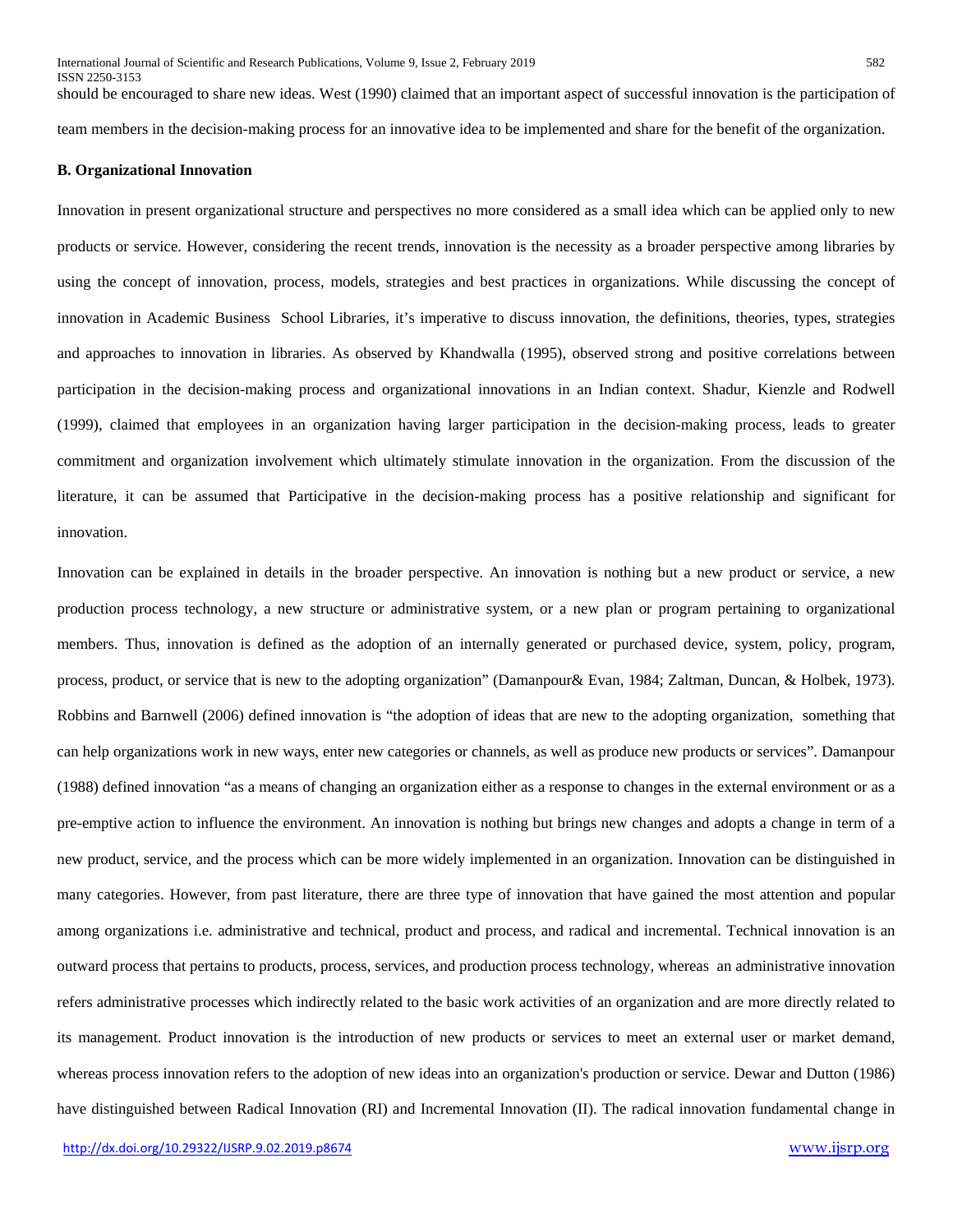generating ideas and opportunities, (ii) concept testing and development, and (iii) implementation.

organizational innovation and usually implemented on a specific project or work which is generally associated with the development of a new product or service which may impact on organizational culture, structure, resource allocation, services, workplace culture etc in an organization, whereas incremental innovation, on the other hand, incremental innovation is adding value or newness to a previous innovation or ideas without changing the fundamental or original concept. In an organizational setup, managerial attitude and technical knowledge resources stimulate radical innovations (Dewar & Dutton, 1986; Hage, 1980), whereas structural complexity and decentralization facilitate incremental innovations in an organization (Ettlie et al., 1984). Implementation of innovations in organization passes through a number of stages for testing and implementing the new ideas. Rogers (1983), Zaltman et al (1973) and Ducan (1976) suggested in initiation stage i.e perception of problem, information gathering about the problem, evaluation of resources and decision making to adopt the ideas and second one is the implementation stage the utilization of ideas or innovations for the success of the organization. Rowley (2011) proposed three important stages to implement innovation in an organization i.e (i)

#### **C. Organizational Structure in Libraries**

From past literature, there is no comprehensive theory and research exist which can be used to study innovation in Academic Management Libraries. Several literature found on the essence of innovation in organizational success, whereas there is hardly any substantial theoretical approaches found in studying innovation in Academic Management Libraries. Budd (1999) emphasized hierarchical bureaucracy in research libraries which focuses on the primary functional areas of public services and technical services. Pugh (2005) argued that the library organizations should act as living networks i.e decentralized and flattened structures in order to survive in the turbulent environment which ultimately encourages collaboration. Adeyoyin (2006) argues that organizational culture has a positive and significant relationship with innovation. He correlated with Ranganathan's fifth library law i.e the library as a growing organism where it is stated that a flexible organizational culture is vital in the changing in order to survive the rapid changes brought on by technology, collections, and populations. Chang and Wu (2013) assert that 'overly formalized and elaborate structures undermine job satisfaction in organizations'. Hward (1997) analysis on the impact of OS on innovation in research libraries and the study reveals that the key variables that stimulate innovation and in the organization are organizational complexity, where diversification of knowledge is considered as one of the keys and integral component of organizational complexity. Flower (1998) identified fourteen variables which might have an impact on organizational innovation. The study reveals that professional reading and the number of published articles were the significant and positive effect on organizational innovation, on the other hand, the organizational structure was not so significant in the context of innovation.

## **III. Research Hypotheses**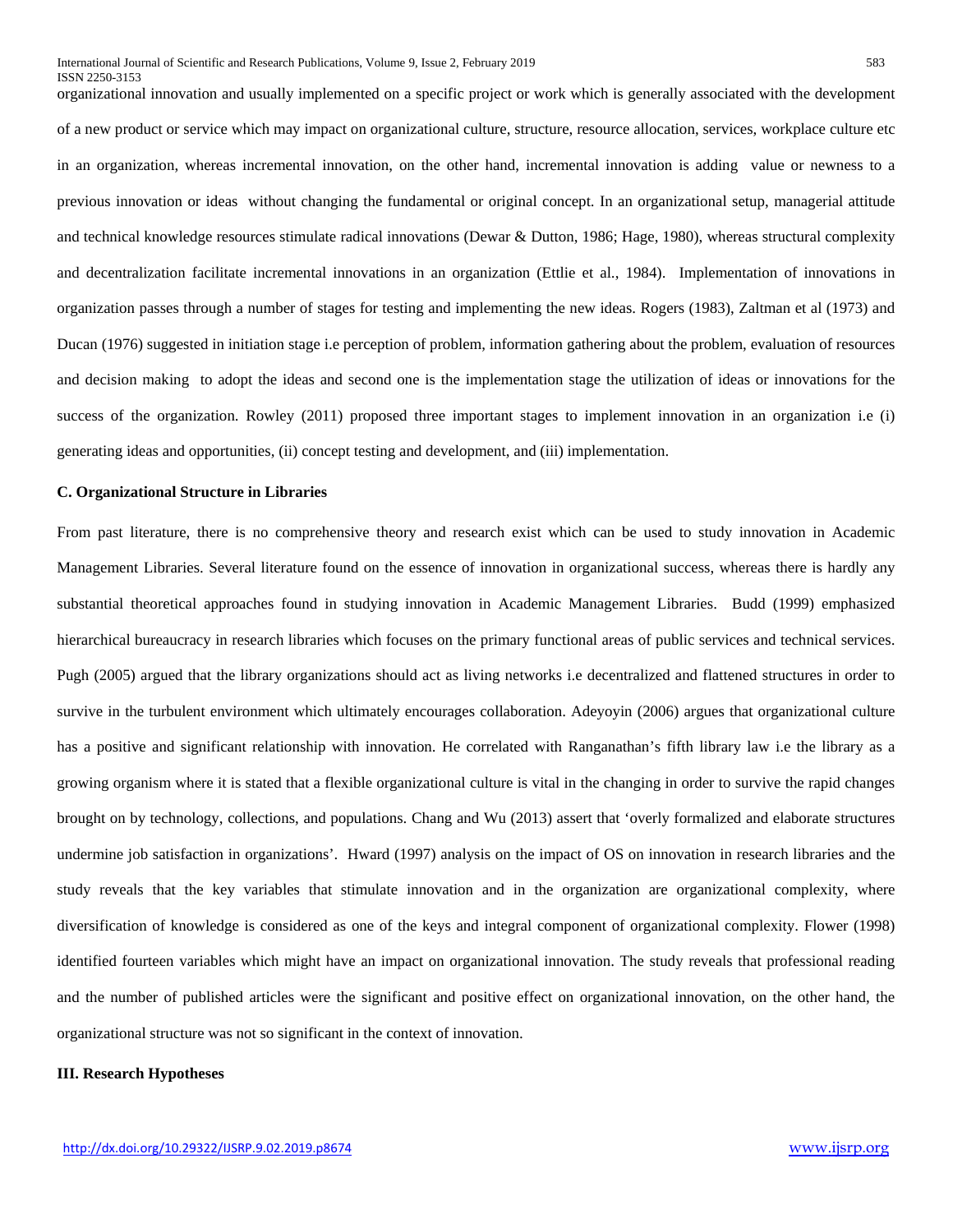This study examined the impact of organization structure on innovation related to leading academic management libraries of IIMs of the country. Given the general panorama of the literature discussed in this study, the following hypotheses can be presented as follows.

H1: Organizational structure has positively related to innovation and does significantly impact on academic management libraries.

H2: Vertical complexity has positively related to innovation and does significantly impact on academic management libraries.

H3: Increase in formalization structure exhibits innovation and does significantly impact on academic management libraries.

H4: Centralization structure of the organization has positively related to innovation and does significantly impact on academic management libraries.

H5: Employee participation in the decision-making process has a negative relationship with innovation and does not significantly impact on academic management libraries.

H6: Organizational complexity has negatively related to innovation and does not significantly impact on academic management libraries.



management libraries.

#### **Figure.1: Research Model**

#### **IV. Methodology**

The study focused on the leading libraries of Indian Institute of Management (IIMs), autonomous institutions under Ministry of Human Resource Development (MHRD), Government of India, those are involved in management education and research activities in the country. Hence, all leading libraries related to teaching, learning and research of IIMs across the country were selected in this study. The questionnaires were sent by email and hard copy to all leading librarians of IIMs with an informational letter stating the research purpose. Data were collected from leading librarians because librarians are the main leaders and play a significant role by making important contributions in achieving the mission, vision and goal of their respective institutions. The questionnaires were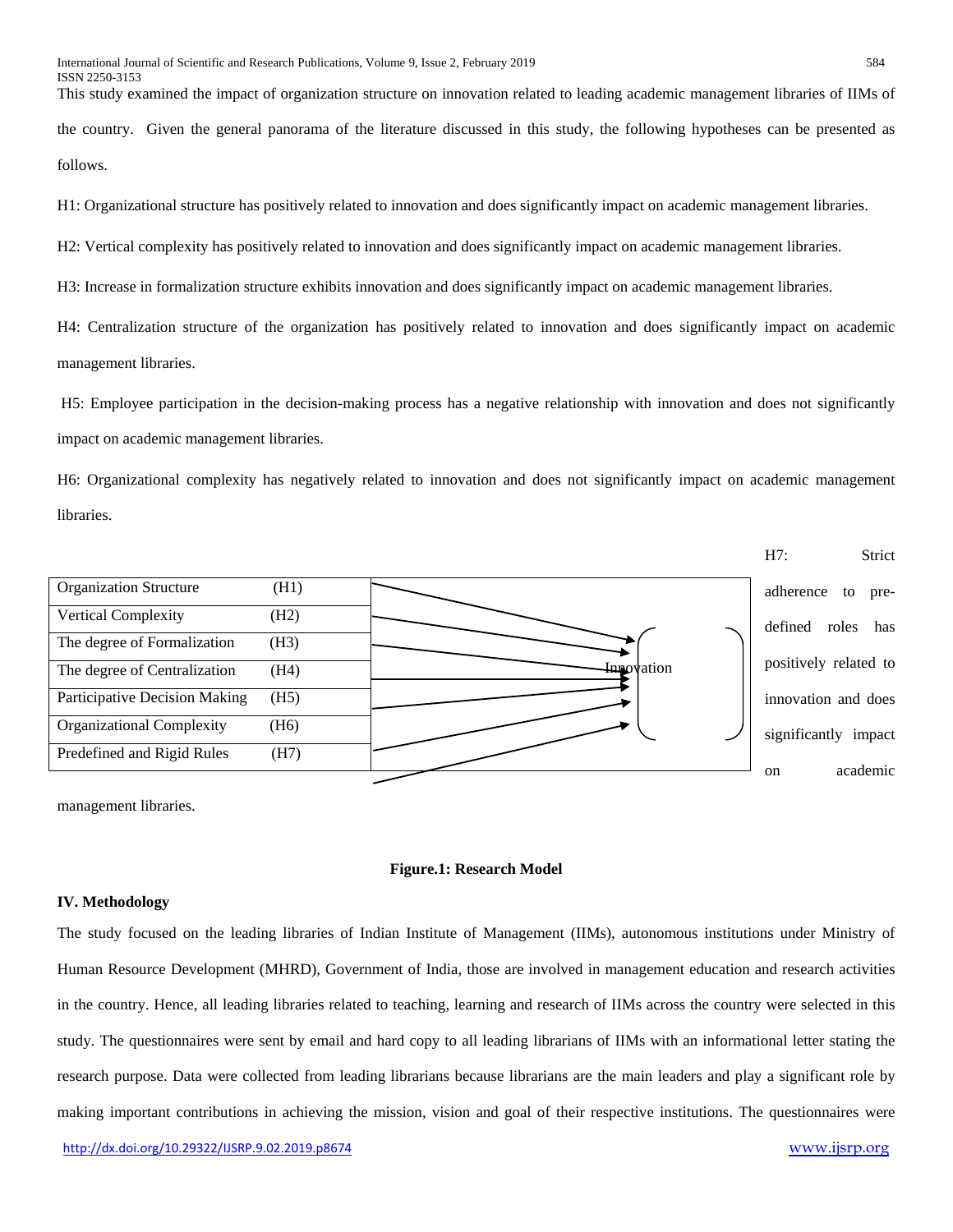collected through online and personal meeting with the respondents. A total number of 20 questionnaires were distributed among the librarians of all leading libraries of IIMs, out of which n=14 (70%) responses were received for the study. The respondents were expressed their degree of perception and attitude in terms of "Yes" and "No" with particular questions in this study. The survey data from questionnaires were exported to Excel and SPSS for analysis. The quantitative data were analyzed predominately by means of descriptive statistics to test the hypothesis.

# **V. Results**

The formulated hypotheses were tested using inferential statistics Chi-Square test to examine the significance of relationships between observed and expected frequencies. If the '*p'* value is less than 0.05 (P<0.05), then the statistic is considered to be significant. The result of the hypothesis testing is shows in Table-1.

| <b>Independent Variable</b>                      | <b>Response</b> | <i>p</i> -Value |
|--------------------------------------------------|-----------------|-----------------|
| H1- Organizational Structure                     | Yes $(14)$      | 0.9996          |
|                                                  | No(0)           |                 |
| <b>H2-Vertical Complexity</b>                    | Yes $(10)$      | 0.0294          |
|                                                  | No(4)           |                 |
| H <sub>3</sub> -Degree of Formalization          | Yes(3)          | 0.9959          |
|                                                  | No(11)          |                 |
| H <sub>4</sub> - Degree of Centralization        | Yes(4)          | 0.0294          |
|                                                  | No(10)          |                 |
| H5- Participative Decision Making                | Yes(5)          | 0.1284          |
|                                                  | No(9)           |                 |
| H <sub>6</sub> - Organizational Complexity       | Yes(3)          | 0.9959          |
|                                                  | No(11)          |                 |
| H <sub>7</sub> -Predefined Roles and Rigid Rules | Yes(2)          | 0.0004          |
|                                                  | No(12)          |                 |

Table-1. Proportional Test for the effect of OS on Innovation

The results presented in Table-1 indicate that the p-value 0.9996 is not significant at  $P > 0.05$  as stated in H1. Thus, H1 is accepted which implies that organizational structure has positively related to innovation and does significantly influence on academic management libraries. H2 indicates that there is a positive relationship exists between vertical complexities with innovation and does significantly influence on academic management libraries. The result of Table-1 showed that the p-value is 0.0294 < 0.05, which does not support H2. H3 indicates that increase in formalization structure exhibits innovation and does significant impact among academic management libraries, but the results show that H3 does not support since the p-value is 0.0041 <0.05. Thus, it implies that higher the formalization, the lower rate of innovation among academic management libraries. Similarly, the result of the study not supported the H4 which states that centralization structure of the organization has positively related to innovation and significant among academic management libraries, since the p-value is 0.0294 < 0.05. There is significant influence found in the context of employee participation in the decision-making process with innovation and does significantly impact among academic management libraries, since the p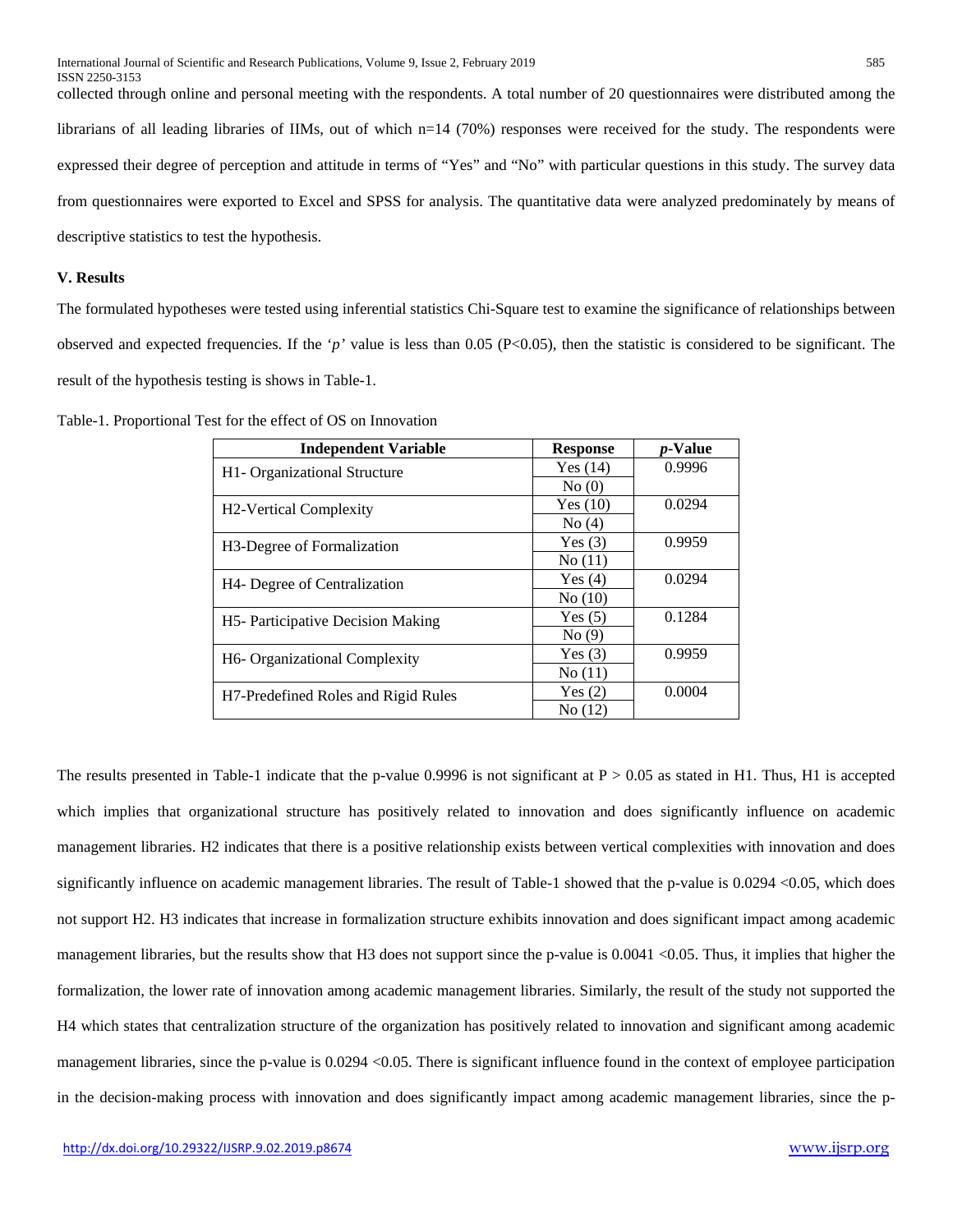value is 0.1284> 0.05 is accepting the hypothesis H5. The result of H6 shows that organizational complexity positively related to innovation and has a significant impact among academic management libraries, since the p-value is 0.9959>0.05. Thus, the null hypothesis (H6) is rejected. The result of the study for last hypothesis (H7) is rejected, since the p-value is 0.0004 <0.05, which implies that strict adherence to pre-defined roles is negatively related with innovation and does not significantly impact among academic management libraries.

# **VI. Discussion**

The paper describes a framework to understand the relationships of dimensions of OS on innovation. The objective of the research is to examine and investigate the role of OS among academic management libraries. Based on the theory of organization structure and literature reviewing, this study proposed seven hypotheses about the influence of OS on innovation among academic management libraries. Among these, three hypotheses (H1, H5, H6) are supported, which clearly demonstrate that organizational structure, organizational complexity and employee participation in the decision in innovation have higher OS influence on innovation among academic management libraries. On the other hand, four hypotheses (H2, H3, H4, H7) are not supported, which indicates that vertical complexity, increase in formalization, the degree of centralization, and strict adherence to pre-defined roles and rigid rules in the organization are negatively related to innovation and does not significantly impact on academic management libraries. For the success of innovation in academic libraries, libraries should avoid too much formalization, centralization, complexity in working structure and dependency much on rigidity in rules which largely supported Hage and Aiken's theory (1967) in the library context. Hage and Aiken's theory proposed that organizational dimensions such as complexity positively and centralization, formalization, and stratification negatively related to the rate of innovation. Employee autonomy is equally important in the workplace to be innovative which supported the argument of Maku (2014) who argued that employee engagement assumes a critical precursor role to creativity and innovation in the workplace. Dimensions of organization structures can effectively be implemented in the context of innovation by the active leadership of the librarians engaged in innovative activities in libraries. Leadership is one of the critical factors and play a significant role in organizational innovation in the workplace is highlighted by Scott and Bruce (1994). Leadership is vital in the articulation of vision and strategy which largely impact on structure and culture. The turbulence in the external environment acts invite and lead to innovation, on its contrary, the bureaucratic, hierarchical structure of the library resists change in which librarian as a leader has to strike a balance between these negative forces to create a conducive working culture in an organization that is flexible and can engage in the exploratory activity.

## **VII. Conclusion and Further Research**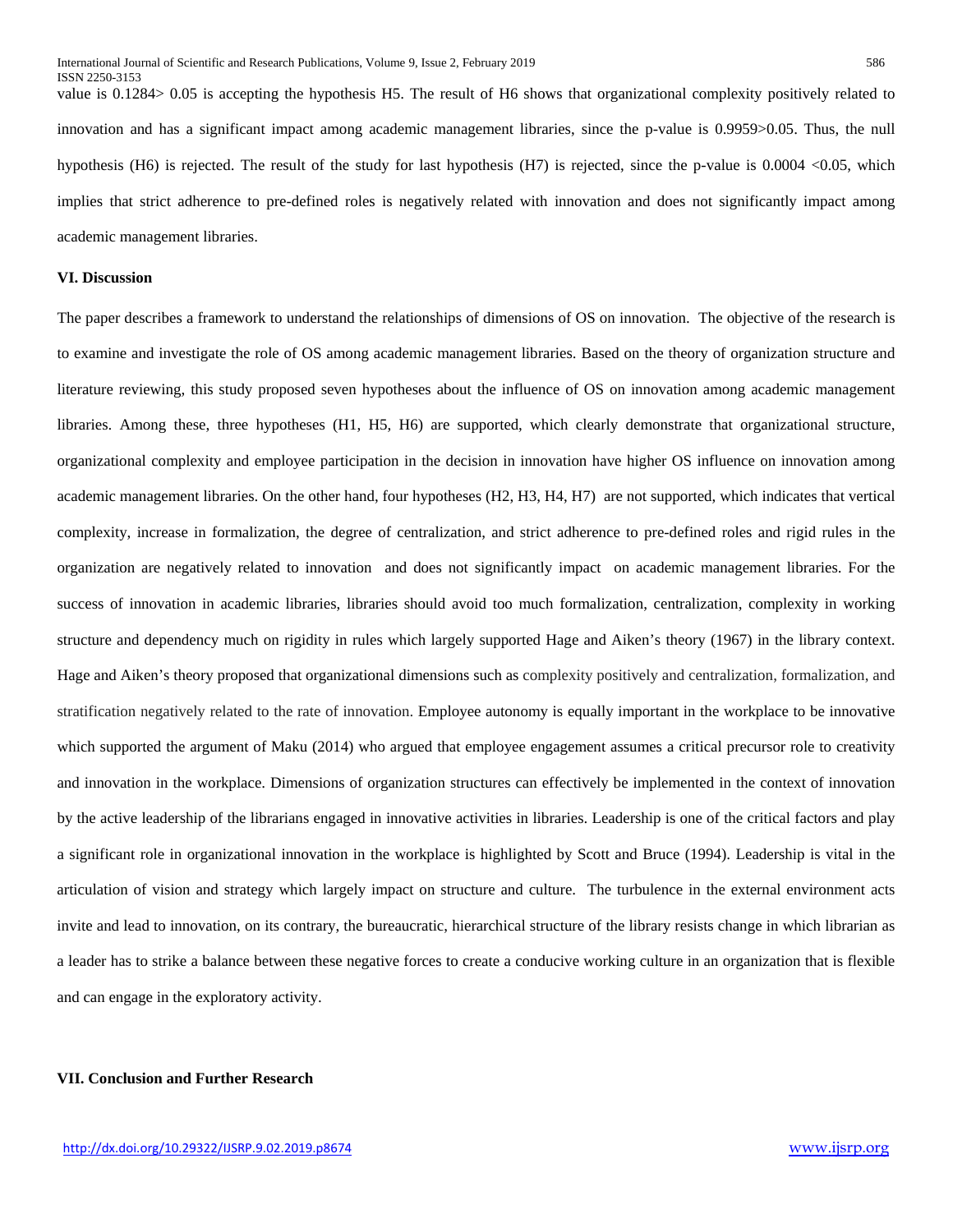The study provides librarians as leaders with empirical data which they have not had before for the management libraries. The findings of the study will alert and guide librarians to adopt the effects of organizational dimensions for the larger benefit of the libraries which ultimately help to achieve the library goals and objectives in evidenced-based approaches to survive and thrive in the 21<sup>st</sup> century. This study will provide directions to the librarians to design and implementation of development policies in organizations that will promote innovative ideas among employees especially those working in the library operative levels.

This study was subject to a number of limitations worth mentioning in the context of the adoption of innovation. This study is limited to influence of OS on innovation among academic management libraries of school or institutes engaged in imparting teaching and research in the field of Management or management discipline. Only one type of library was studied and libraries of other academic institutions are not in the ambit of the study. Further, the sample of the study is limited to 20 institutions i.e IIMs whereas other private management institutions are excluded in this study. Future research could conduct longitudinal studies, and in other Libraries as well, to establish comparative parameters and reach more definite conclusions. Scholars need to study other libraries of different disciplines through cross-sectional and comparative study to get a proper understanding of the influence of OS on innovation in the context of libraries to make a sustainable and vibrant library to survive and thrive in the  $21<sup>st</sup>$  century.

#### **References**

ISSN 2250-3153

Adeyoyin, S. O. (2006). Managing the library's corporate culture for organizational efficiency, productivity, and enhanced service*. Library Philosophy and Practice* (e-journal), 75.

Ahuja, G., Lampert, C. M., & Tandon, V. (2008). Moving beyond Schumpeter: management research on the determinants of technological innovation. *Academy of Management Annals.* 2 (1) : 1-98.

Aiken, M., Bacharach, S. B., and French, J. L. (1980). Organizational structure, work process, and proposal making in administrative bureaucracies. *Academy of Management Journal. 23(4):* 631-652.

Bandelin, J. M. (1999). "The academic library: Its context, its purpose, and its operation". *Reference & User Services Quarterly*. 38 (2): 220.

Bommer, M., & Jalajas, D. S. (2004). Innovation sources of large and small technology-based firms. *IEEE Transactions on Engineering Management*. 51(1): 13-18.

Burns, T., & Stalker, G. M. (1961).The management of innovation. Social Science Paperback, London, Tavistock: 104-108.

Chang, C. C., & Wu, C. C. (2013). "Multilevel analysis of work context and social support climate in libraries". *In ASLIB Proceedings: New Information Perspectives.65(6):* 644-658.

Chen, C. J., & Huang, J. W. (2007). How organizational climate and structure affect knowledge management-the social interaction perspective. *International Journal of Information Management*. 27(2) : 104-118

Daft, R. L. (2015). Organization theory and design: Cengage Learning.

Damanpour, F. (1988).Innovation type, radicalness, and the adoption process. *Communication Research*. 15(5): 545-567.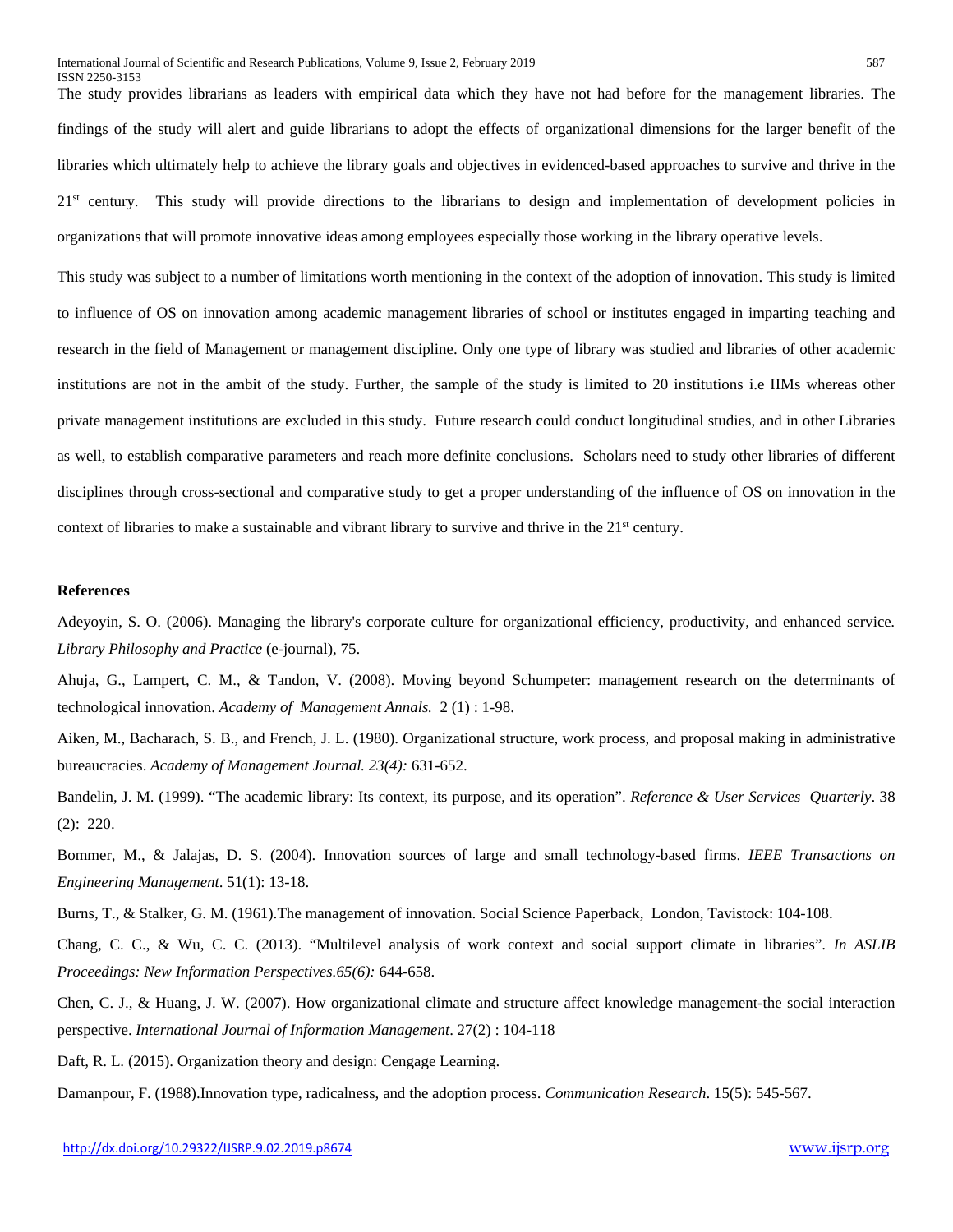Damanpour, F. (2010).An integration of research findings of the effects of firm size and market competition on product and process innovations. *British Journal of Management*. 21(4): 996-1010.

Damanpour, F., & Aravind, D. (2012). Organizational structure and innovation revisited: From organic to ambidextrous structure. In Handbook of organizational creativity.: 483-513.

Damanpour, F., & Gopalakrishnan, S. (1998). Theories of organizational structure and innovation adoption: the role of environmental change. *Journal of Engineering and Technology Management*. 15 (1): 1-24.

Dasgupta, M., Gupta, R. K., & Sahay, A. (2011).Linking technological innovation, technology strategy and organizational factors: A review. *Global Business Review*. 12 (2): 257-277.

Dewar, R. D., & Dutton, J. E. (1986). The adoption of radical and incremental innovations: An empirical analysis. *Management Science*. 32(11): 1422-1433.

Duncan, R. B. (1976). The ambidextrous organization: Designing dual structures for innovation, in R. Kilman & L. Pondy (eds.) The Management of Organizational Design. New York: North-Holland: 167-188.

Ettlie, J. E. (1983). Organizational policy and innovation among suppliers to the food processing sector.*Academy of Management Journal*. 26 (1) : 27-44.

Ettlie, J. E., Bridges, W. P., & O'keefe, R. D. (1984). Organization strategy and structural differences for radical versus incremental innovation. *Management Science*. 30 (6): 682-695.

Ferrell, O. C., & Skinner, S. J. (1988).Ethical behaviour and bureaucratic structure in marketing research organizations. *Journal of Marketing Research.* 25(1): 103-109.

Fowler, R. K. (1998). The university library as a learning organization for innovation: an exploratory study. *College & Research Libraries.* 59(3): . 220-231.

Fredrickson, J. W. (1986). The strategic decision process and organizational structure. *Academy of Management Review*. 11 (2): 280- 297.

Gichohi, P. M. (2014). The role of employee engagement in revitalizing creativity and innovation at the workplace: A survey of selected libraries in Meru County-Kenya. Library Philosophy and Practice, 0\_1.

Hage, J. (1980). Theories of organizations. New York: Wiley.

Hage, J., & Aiken, M. (1967).Program change and organizational properties in a comparative analysis. *American Journal of Sociology*. 72(5): 503-519.

Hage, J., & Aiken, M. (1970). Social change in complex organizations, 41, Random House Trade.

Heller, F. A., Pusic, E., Strauss, G., & Wilpert, B. (1998). Organizational participation: Myth and reality, 4, Oxford University Press.

Howard, H. (1977). The relationship between certain organizational variables and the rate of innovation in academic libraries. Unpublished doctoral dissertation). Rutgers, the State University of New Jersey.

Khandwalla, P. N. (1977). The design of organizations. Harcourt, Brace, Jovanovich, New York.

Lysonski, S., Levas, M., & Lavenka, N. (1995). Environmental uncertainty and Organizational Structure: a product management perspective. *Journal of Product and Brand Management*, 4(3): 7-18.

McNulty, T., & Ferlie, E. (2004). Process transformation: Limitations to radical organizational change within public service organizations. *Organization Studies*, 25 (8): 1389-1412.